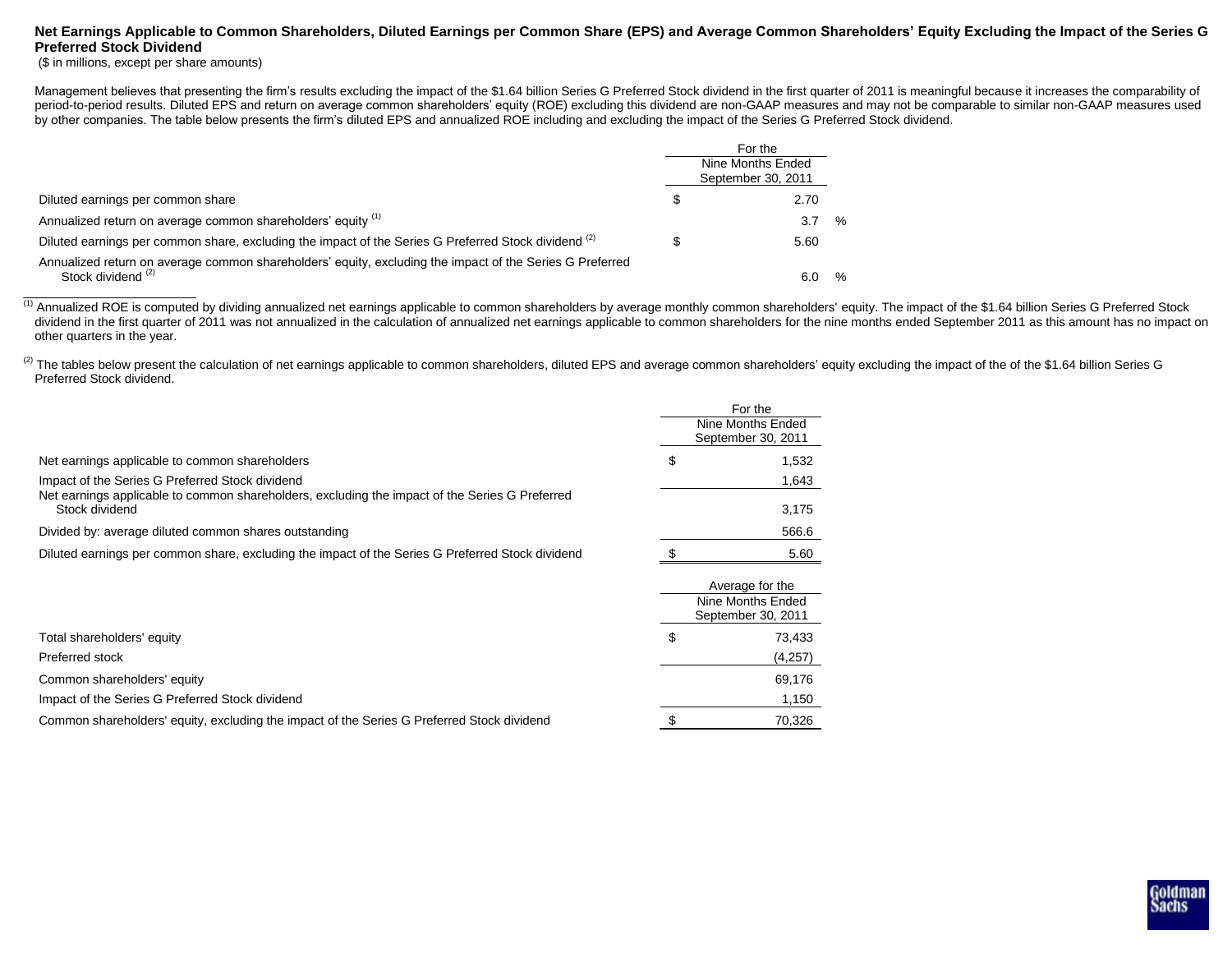### **Net Earnings Applicable to Common Shareholders, Diluted EPS and Average Common Shareholders' Equity Excluding the Impact of the U.K. Bank Payroll Tax and the SEC Settlement**

(\$ in millions, except per share amounts)

Management believes that presenting the firm's results excluding the impact of the \$600 million U.K. bank payroll tax and the \$550 million SEC settlement in the second quarter of 2010 is meaningful as these were one-time events and excluding them increases the comparability of period-to-period results. Diluted EPS and ROE excluding these items are non-GAAP measures and may not be comparable to similar non-GAAP measures used by other companies. The table below presents the firm's diluted EPS and annualized ROE including and excluding the impact of the U.K. bank payroll tax and the SEC settlement.

|                                                                                                                                                                                                                        |                   | For the            |      |
|------------------------------------------------------------------------------------------------------------------------------------------------------------------------------------------------------------------------|-------------------|--------------------|------|
|                                                                                                                                                                                                                        | Nine Months Ended |                    |      |
|                                                                                                                                                                                                                        |                   | September 30, 2010 |      |
| Diluted earnings per common share                                                                                                                                                                                      |                   | 9.39               |      |
| Annualized return on average common shareholders' equity (1)                                                                                                                                                           |                   | 11.6               | %    |
| Diluted earnings per common share, excluding the impact of U.K. bank payroll tax and SEC settlement (2)<br>Annualized return on average common shareholders' equity, excluding the impact of U.K. bank payroll tax and |                   | 11.34              |      |
| SEC settlement <sup>(2)</sup>                                                                                                                                                                                          |                   | 13.2               | $\%$ |

(1) Annualized ROE is computed by dividing annualized net earnings applicable to common shareholders by average monthly common shareholders' equity. The impact of the \$600 million U.K. bank payroll tax and the \$550 million SEC settlement in the second quarter of 2010 were not annualized in the calculation of annualized net earnings applicable to common shareholders for the nine months ended September 2010 as these are one-time events and therefore these amounts have no impact on other quarters in the year.

 $^{(2)}$  The tables below present the calculation of net earnings applicable to common shareholders, diluted EPS and average common shareholders' equity excluding the impact of the \$600 million U.K. bank payroll tax and the \$550 million SEC settlement.

|                                                                                                                     | For the |                                         |  |  |
|---------------------------------------------------------------------------------------------------------------------|---------|-----------------------------------------|--|--|
|                                                                                                                     |         | Nine Months Ended<br>September 30, 2010 |  |  |
| Net earnings applicable to common shareholders                                                                      | \$      | 5,486                                   |  |  |
| Impact of U.K. bank payroll tax                                                                                     |         | 600                                     |  |  |
| Pre-tax impact of SEC settlement                                                                                    |         | 550                                     |  |  |
| Tax impact of SEC settlement                                                                                        |         | (6)                                     |  |  |
| Net earnings applicable to common shareholders, excluding the impact of U.K. bank payroll tax<br>and SEC settlement | \$      | 6,630                                   |  |  |
| Divided by: average diluted common shares outstanding                                                               |         | 584.4                                   |  |  |
| Diluted earnings per common share, excluding the impact of U.K. bank payroll tax and SEC settlement                 |         | 11.34                                   |  |  |
|                                                                                                                     |         | Average for the                         |  |  |
|                                                                                                                     |         | Nine Months Ended                       |  |  |
|                                                                                                                     |         | September 30, 2010                      |  |  |
| Total shareholders' equity                                                                                          | \$      | 73,557                                  |  |  |
| Preferred stock                                                                                                     |         | (6, 957)                                |  |  |
| Common shareholders' equity                                                                                         |         | 66,600                                  |  |  |
| Impact of U.K. bank payroll tax                                                                                     |         | 300                                     |  |  |
| Impact of SEC settlement                                                                                            |         | 218                                     |  |  |
| Common shareholders' equity, excluding the impact of U.K. bank payroll tax and SEC settlement                       | \$      | 67,118                                  |  |  |

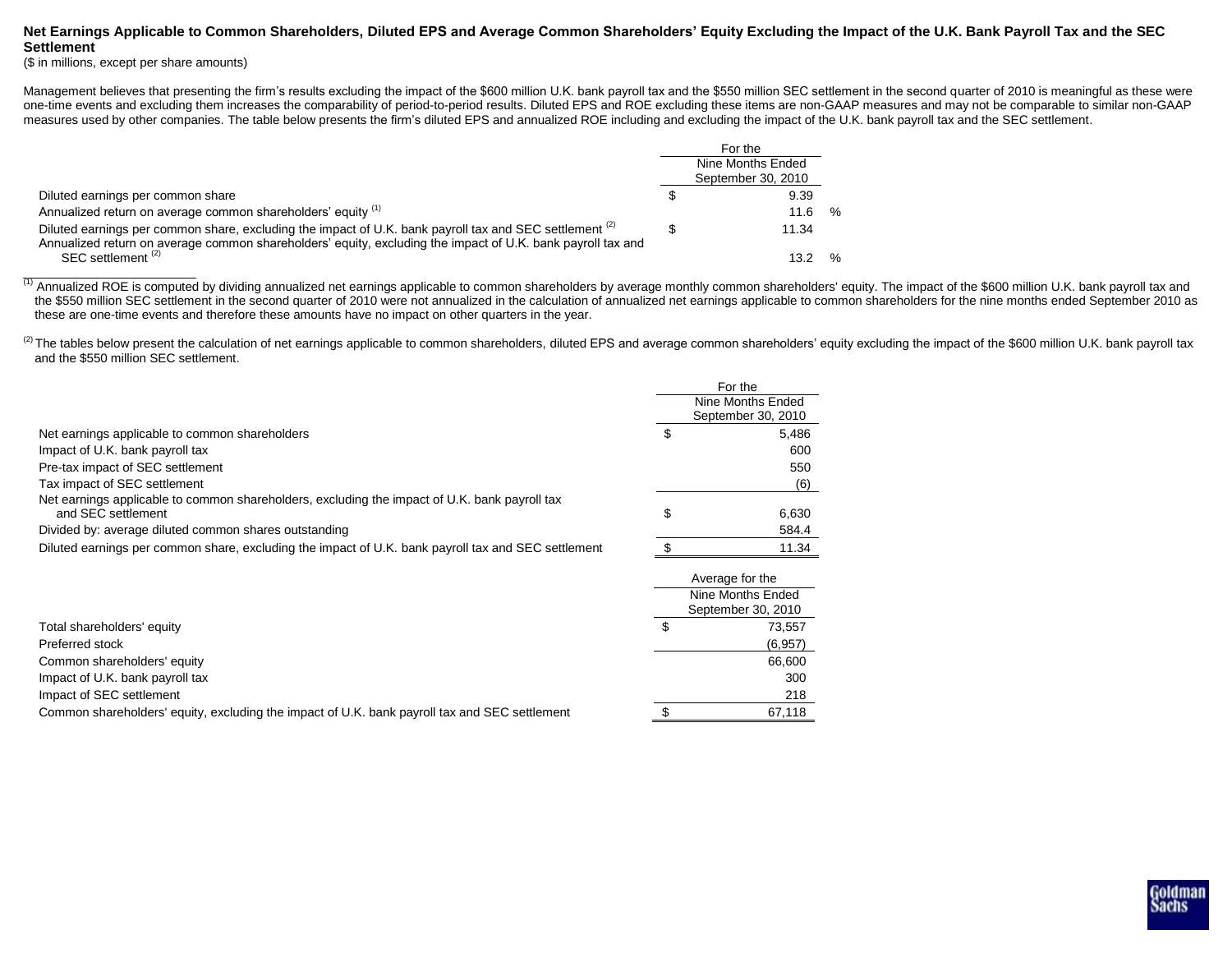# **Effective Income Tax Rate Excluding the Impact of the U.K. Bank Payroll Tax and the SEC Settlement**

(\$ in millions)

Excluding the impact of the \$465 million U.K. bank payroll tax for the full year and the \$550 million SEC settlement, substantially all of which was non-deductible, the effective income tax rate for 2010 was 32.7%. Management believes that presenting the firm's effective income tax rate for 2010 excluding the impact of these items is meaningful as excluding them increases the comparability of period-to-period results. The effective income tax rate excluding the impact of these items is a non-GAAP measure and may not be comparable to similar non-GAAP measures used by other companies. The table below presents the calculation of the effective income tax rate excluding the impact of these amounts.

|                                     | For the                      |          |  |           |                  |  |  |  |  |  |
|-------------------------------------|------------------------------|----------|--|-----------|------------------|--|--|--|--|--|
|                                     | Year Ended December 31, 2010 |          |  |           |                  |  |  |  |  |  |
|                                     |                              | Pre-tax  |  | Provision | Effective income |  |  |  |  |  |
|                                     |                              | earnings |  | for taxes | tax rate         |  |  |  |  |  |
| As reported                         |                              | 12.892   |  | 4,538     | 35.2%            |  |  |  |  |  |
| Add back:                           |                              |          |  |           |                  |  |  |  |  |  |
| Impact of the U.K. bank payroll tax |                              | 465      |  |           |                  |  |  |  |  |  |
| Impact of the SEC settlement        |                              | 550      |  |           |                  |  |  |  |  |  |
| As adjusted                         |                              | 13,907   |  | 4,544     | 32.7%            |  |  |  |  |  |

#### **Ratio of Compensation and Benefits to Net Revenues Excluding the Impact of the U.K. Bank Payroll Tax** (\$ in millions)

The ratio of compensation and benefits to net revenues excluding the \$600 million bank payroll tax was 43.0% for the nine months ended September 2010. Management believes that presenting the firm's ratio of compensation and benefits to net revenues excluding the impact of the \$600 million U.K. bank payroll tax is meaningful as this was a one-time event and excluding it increases the comparability of period-to-period results. The ratio of compensation and benefits to net revenues excluding the impact of this item is a non-GAAP measure and may not be comparable to similar non-GAAP measures used by other companies. The table below presents the calculation of the ratio of compensation and benefits to net revenues including and excluding the impact of this item.

|                                                                                                                     |  | For the<br>Nine Months Ended<br>September 2010 |   |
|---------------------------------------------------------------------------------------------------------------------|--|------------------------------------------------|---|
| Compensation and benefits (which excludes the impact of the \$600 million U.K. bank payroll tax)                    |  | 13.123                                         |   |
| Ratio of compensation and benefits to net revenues                                                                  |  | 43.0                                           | % |
| Compensation and benefits, including the impact of the \$600 million U.K. bank payroll tax                          |  | 13.723                                         |   |
| Ratio of compensation and benefits to net revenues, including the impact of the \$600 million U.K. bank payroll tax |  | 45.0                                           | % |

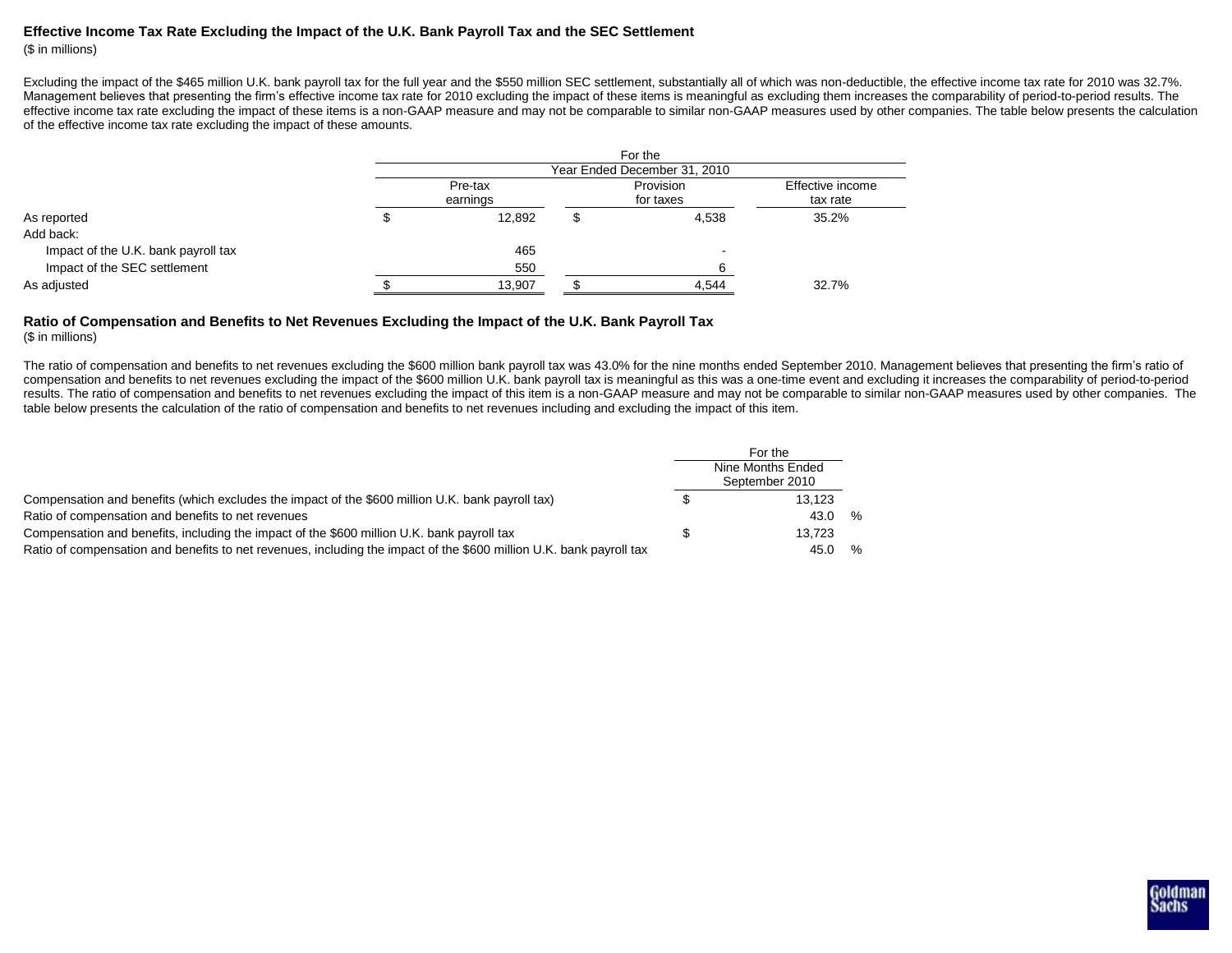## **Adjusted Assets, Adjusted Leverage Ratio, Tangible Book Value Per Common Share and Tier 1 Common Ratio**

(\$ in millions, except per share amounts)

The table below presents information on the firm's assets, shareholders' equity, leverage ratios, book value per common share and Tier 1 common ratio.

|                                                  | As of             |              |              |              |               |              |                  |   |  |
|--------------------------------------------------|-------------------|--------------|--------------|--------------|---------------|--------------|------------------|---|--|
|                                                  | September<br>2011 |              | June<br>2011 |              | March<br>2011 |              | December<br>2010 |   |  |
| \$<br>Total assets                               | 948,909           | \$           | 936,910      | \$           | 933,289       | \$           | 911,332          |   |  |
| Adjusted assets <sup>(1)</sup>                   | 624,826           |              | 639,809      |              | 633,073       |              | 588,927          |   |  |
| Total shareholders' equity                       | 70,088            |              | 72,356       |              | 72,469        |              | 77,356           |   |  |
| Leverage ratio <sup>(2)</sup>                    | 13.5              | $\mathsf{x}$ | 12.9         | $\mathsf{x}$ | 12.9          | $\mathsf{x}$ | 11.8 $x$         |   |  |
| Adjusted leverage ratio <sup>(3)</sup>           | 8.9               | $\mathsf{x}$ | 8.8          | $\mathsf{x}$ | 8.7           | $\mathsf{x}$ | $7.6 \times$     |   |  |
| \$<br>Common shareholders' equity                | 66,988            | \$           | 69,256       | \$           | 69,369        | \$           | 70,399           |   |  |
| Tangible common shareholders' equity (4)         | 61,529            |              | 64,069       |              | 64,131        |              | 64,877           |   |  |
| Book value per common share (5)<br>\$            | 131.09            | \$           | 131.44       | \$           | 129.40        | \$           | 128.72           |   |  |
| Tangible book value per common share (4) (5)     | 120.41            |              | 121.60       |              | 119.63        |              | 118.63           |   |  |
| Risk-weighted assets (RWAs) <sup>(6)</sup><br>\$ | 456,204           | \$           | 451,010      | \$           | 455,811       | \$           | 444,290          |   |  |
| Tier 1 common ratio <sup>(7)</sup>               | 12.1              | %            | 12.9         | %            | 12.8          | %            | 13.3             | % |  |

<sup>(1)</sup> Adjusted assets equals total assets less (i) low-risk collateralized assets generally associated with the firm's secured client financing transactions, federal funds sold and excess liquidity (which includes financia but not yet purchased, at fair value less derivative liabilities) and (ii) cash and securities segregated for regulatory and other purposes. Adjusted assets is a non-GAAP measure and may not be comparable to similar non-GA measures used by other companies. The table below presents the reconciliation of total assets to adjusted assets.

|                 |                                                                                            | As of             |            |              |            |               |            |                  |            |
|-----------------|--------------------------------------------------------------------------------------------|-------------------|------------|--------------|------------|---------------|------------|------------------|------------|
|                 |                                                                                            | September<br>2011 |            | June<br>2011 |            | March<br>2011 |            | December<br>2010 |            |
| Total assets    |                                                                                            | \$                | 948,909    | \$           | 936,910    | S             | 933,289    | \$               | 911,332    |
|                 | Deduct: Securities borrowed<br>Securities purchased under agreements to resell and federal |                   | (156, 929) |              | (175, 472) |               | (184, 217) |                  | (166, 306) |
|                 | funds sold                                                                                 |                   | (185, 854) |              | (162, 285) |               | (162,094)  |                  | (188, 355) |
| Add:            | Financial instruments sold, but not yet purchased, at fair value                           |                   | 162,127    |              | 149,639    |               | 150,998    |                  | 140,717    |
|                 | Less derivative liabilities                                                                |                   | (66,004)   |              | (47, 492)  |               | (51, 391)  |                  | (54, 730)  |
|                 | Subtotal                                                                                   |                   | (246, 660) |              | (235, 610) |               | (246, 704) |                  | (268, 674) |
|                 | Deduct: Cash and securities segregated for regulatory and other purposes                   |                   | (77, 423)  |              | (61, 491)  |               | (53, 512)  |                  | (53, 731)  |
| Adjusted assets |                                                                                            |                   | 624,826    |              | 639,809    |               | 633,073    |                  | 588,927    |